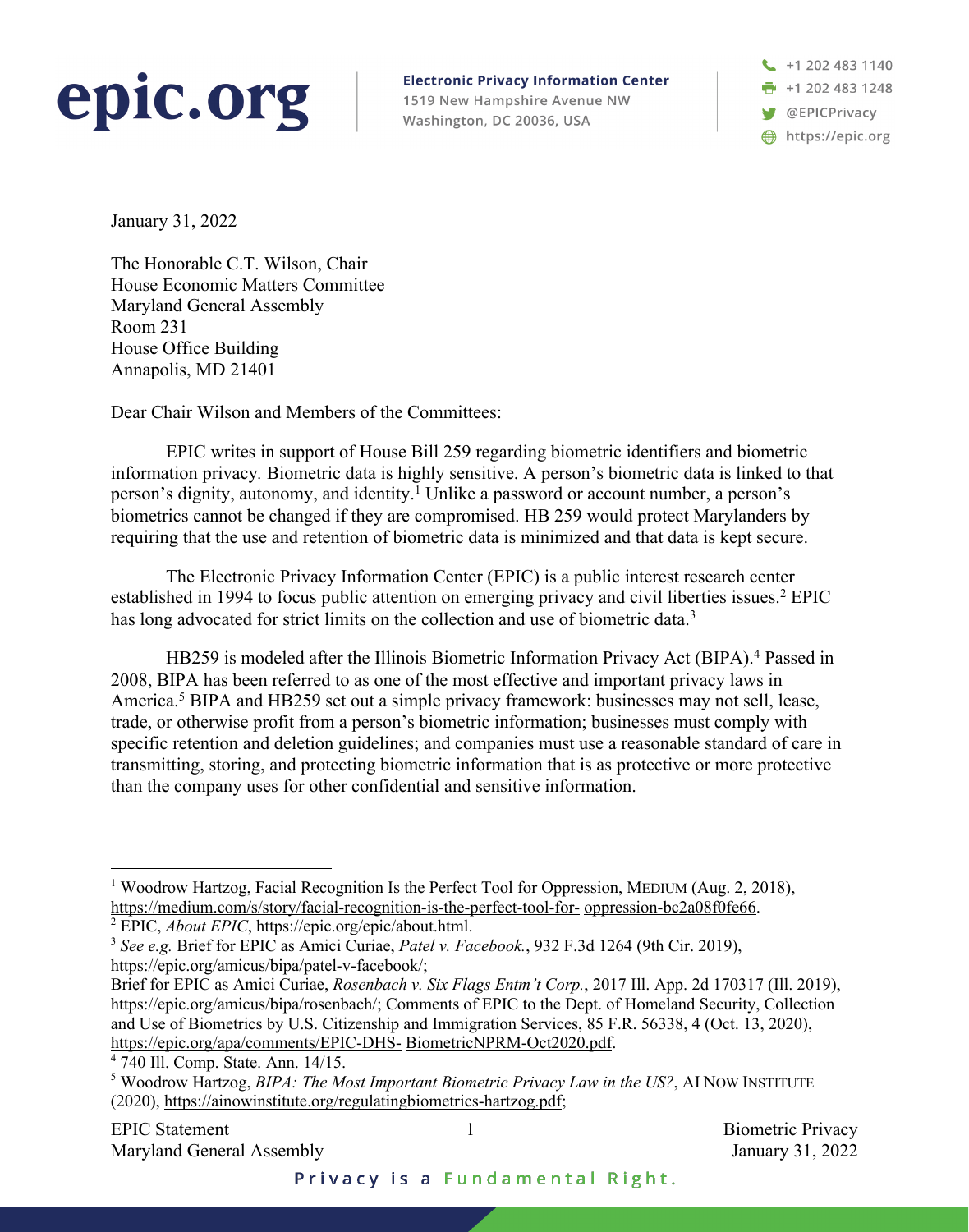BIPA and HB259 also include a requirement that a business obtains informed, written consent before collecting or otherwise obtaining a person's biometric information.<sup>6</sup> Though "noticeand-choice" regimes are not sufficient to protect privacy, the consent provision has proven to be effective in Illinois because it is easy to enforce. It is much easier for an individual to discover and prove that a company collected their biometric data without the requisite consent than it is to prove a violation of the retention and deletion rules that are implemented by businesses after the data is collected. We encourage the Committee to retain this provision.

The inclusion of a private right of action in HB259 is the most important tool the Legislature can give to Marylanders to protect their privacy. Modeled after BIPA's private right of action, the bills would impose enforceable legal obligations on companies that choose to collect and store individuals' biometric data. As EPIC Advisory Board member Professor Woody Hartzog has written:

So far, only private causes of action seem capable of meaningfully deterring companies from engaging in practices with biometrics based on business models that inevitably lead to unacceptable abuses. Regulators are more predictable than plaintiffs and are vulnerable to political pressure. Facebook's share price actually rose 2 percent after the FTC announced its historic \$5 billion fine for the social media company's privacy lapses in the Cambridge Analytica debacle. Meanwhile, Clearview AI specifically cited BIPA as the reason it is no longer pursuing nongovernment contracts. On top of that, Clearview AI is being sued by the ACLU for violating BIPA by creating faceprints of people without their consent. […] In general, businesses have opposed private causes of action more than other proposed privacy rules, short of an outright ban.7

We encourage the Committee to read Professor Hartzog's case study in its entirety and have attached it to our testimony.

Many privacy laws include a private right of action to empower individuals and have made it possible to hold accountable those who fail to protect or respect personal data. In crafting liability provisions in privacy statutes, legislatures have frequently included a liquidated damages provision to avoid protracted disputes over quantifying privacy damages. This is necessary because it is often difficult to assign a specific economic value to the harm caused by a privacy violation.

For example, when federal legislators passed the Cable Communications Policy Act in 1984, they established privacy rights for cable subscribers and created a private right of action for recovery of actual damages not less than liquidated damages of \$100 per for violation or \$1,000, whichever is higher.<sup>8</sup> The Video Privacy Protection Act specifies liquidated damages of \$2,500.<sup>9</sup> The Fair Credit Reporting Act affords individuals a private right of action that can be pursued in federal or state court against credit reporting agencies, users of credit reports, and furnishers.<sup>10</sup> In certain circumstances, individuals can also recover attorney's fees, court costs, and punitive damages. The

<sup>6</sup> 740 Ill. Comp. Stat. Ann. 14/15.

<sup>7</sup> Hartzog, *BIPA: The Most Important Biometric Privacy Law in the US?*, *supra* note 5.

 $847$  USC  $\S$  551(f).

 $9$  18 USC  $\frac{8}{9}$  2710(c)(2).

<sup>10</sup> 15 U.S.C. §§ 1681n-1681o.